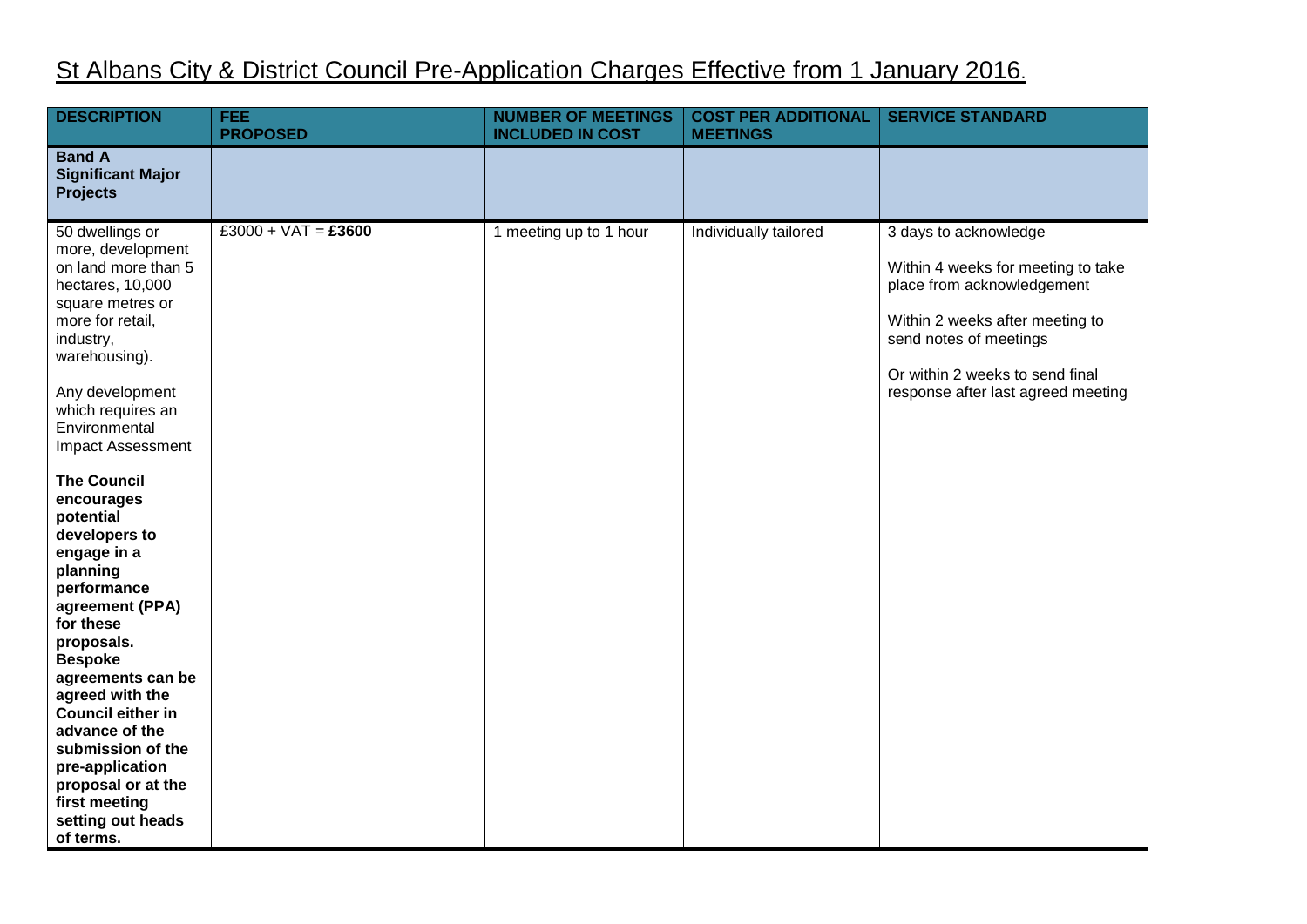| <b>DESCRIPTION</b>                                                                      | <b>FEE PROPOSED</b>                                                | <b>NUMBER OF MEETINGS</b><br><b>INCLUDED IN COST</b> | <b>COST PER ADDITIONAL</b><br><b>MEETINGS</b> | <b>SERVICE STANDARD</b>                                                                                                                                                                                                          |
|-----------------------------------------------------------------------------------------|--------------------------------------------------------------------|------------------------------------------------------|-----------------------------------------------|----------------------------------------------------------------------------------------------------------------------------------------------------------------------------------------------------------------------------------|
| <b>Band B</b><br><b>Major Proposals</b>                                                 |                                                                    |                                                      |                                               |                                                                                                                                                                                                                                  |
| <b>BAND B1</b><br>between 10-14<br>dwellings                                            | £1500 + VAT = £1800<br>(includes 1 meeting and advice<br>letter)   | 1 meeting lasting up to 1<br>hour                    | $£600 + Vat = £720$                           | 3 days to acknowledge.<br>Within 4 weeks for meeting to take<br>place from acknowledgement<br>Within 2 weeks after meeting to<br>send notes of meetings<br>Or within 2 weeks to send final<br>response after last agreed meeting |
| <b>BAND B2</b><br>between 15-24<br>dwellings                                            | $£2000 + VAT = £2400$<br>(includes 1 meeting and advice<br>letter) | 1 meeting lasting up to 1<br>hour                    | $£600 + Vat = £720$                           | 3 days to acknowledge.<br>Within 4 weeks for meeting to take<br>place from acknowledgement<br>Within 2 weeks after meeting to<br>send notes of meetings<br>Or within 2 weeks to send final<br>response after last agreed meeting |
| <b>BAND B3</b><br>between $25 - 49$<br>dwellings                                        | $£2500 + VAT = £3000$<br>(includes 1 meeting and advice<br>letter) | 1 meeting lasting up to 1<br>hour                    | $£600 + Vat = £720$                           | 3 days to acknowledge.<br>Within 4 weeks for meeting to take<br>place from acknowledgement<br>Within 2 weeks after meeting to<br>send notes of meetings<br>Or within 2 weeks to send final<br>response after last agreed meeting |
| Band B4<br>Change of use<br>between 1000-4999<br>square metres of<br>buildings and land | £1500 + VAT = £1800<br>(includes 1 meeting and advice<br>letter)   | 1 meeting lasting up to 1<br>hour                    | $£600 + VAT = £720$                           | 3 days to acknowledge.<br>Within 4 weeks for meeting to take<br>place from acknowledgement<br>Within 2 weeks after meeting to<br>send notes of meetings<br>Or within 2 weeks to send final<br>response after last agreed meeting |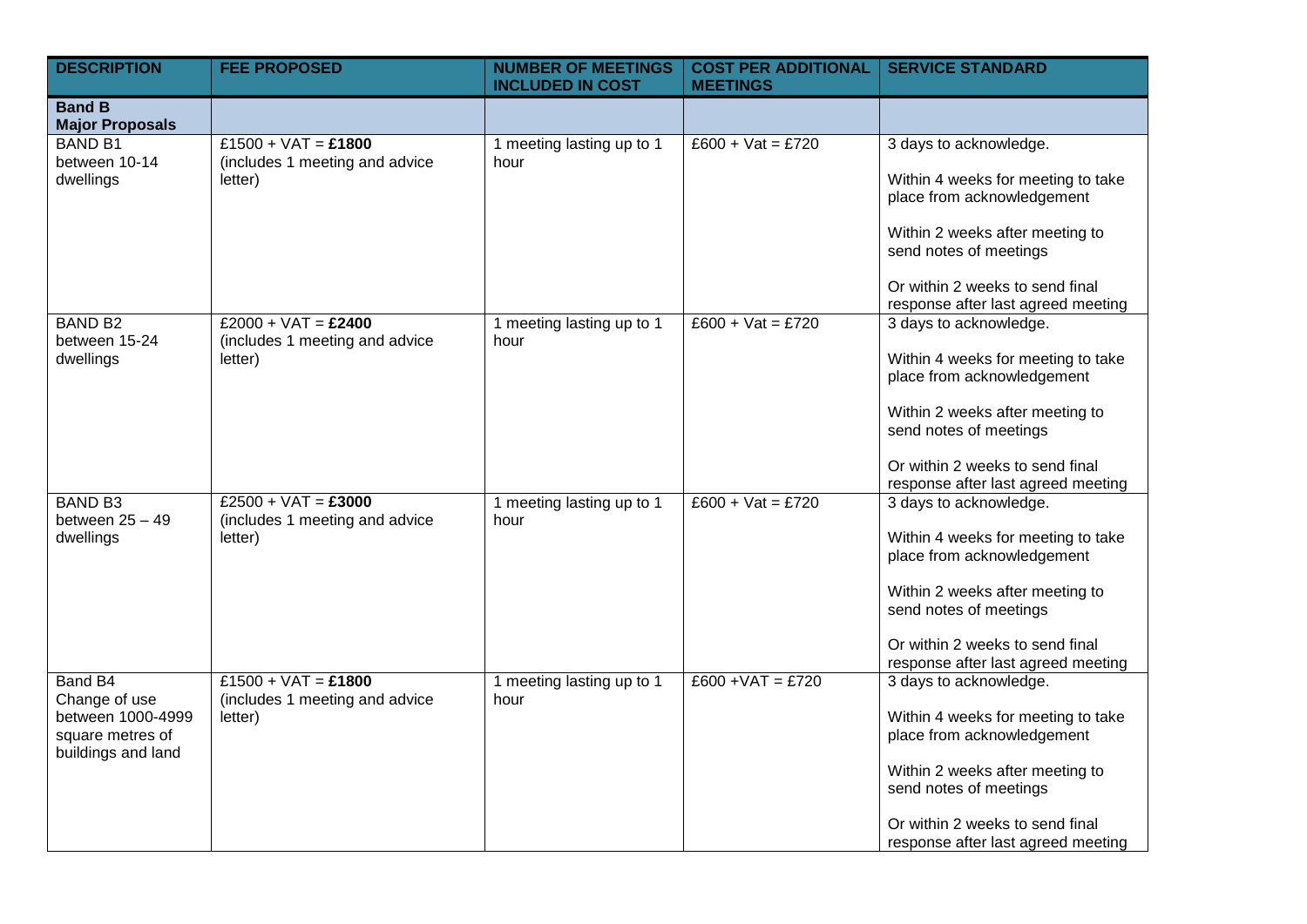| <b>DESCRIPTION</b>                                                                                                                                                  | <b>FEE PROPOSED</b>                                                | <b>NUMBER OF MEETINGS</b><br><b>INCLUDED IN COST</b> | <b>COST PER ADDITIONAL</b><br><b>MEETINGS</b> | <b>SERVICE STANDARD</b>                                                                                                                                                                                                          |
|---------------------------------------------------------------------------------------------------------------------------------------------------------------------|--------------------------------------------------------------------|------------------------------------------------------|-----------------------------------------------|----------------------------------------------------------------------------------------------------------------------------------------------------------------------------------------------------------------------------------|
| <b>BAND B5</b><br>between 1 hectare<br>and 4.99 hectares for<br>retail, leisure,<br>industry,<br>warehousing,<br>agriculture                                        | $£2500 + VAT = £3000$<br>(includes 1 meeting and advice<br>letter) | 1 meeting lasting up to 1<br>hour                    | $£600 + Vat = £720$                           | 3 days to acknowledge.<br>Within 4 weeks for meeting to take<br>place from acknowledgement<br>Within 2 weeks after meeting to<br>send notes of meetings<br>Or within 2 weeks to send final<br>response after last agreed meeting |
| <b>Band C</b><br><b>Minor Proposals</b>                                                                                                                             |                                                                    |                                                      |                                               |                                                                                                                                                                                                                                  |
| <b>BAND C1</b><br>Minor Proposals for<br>between 1 - 4<br>Dwellings (including<br>replacement<br>dwellings)                                                         | $£750 + VAT = £900$<br>(includes 1 meeting and advice<br>letter)   | 1 meeting lasting up<br>to 1 hour                    | $£600+VAT = £720$                             | 3 days to acknowledge.<br>Within 4 weeks for meeting to take<br>place from acknowledgement<br>Within 2 weeks after meeting to<br>send notes of meetings<br>Or within 2 weeks to send final<br>response after last agreed meeting |
| Band C <sub>2</sub><br>Minor Proposals 5-9<br><b>Dwellings</b>                                                                                                      | £1000+VAT =£1200<br>(includes 1 meeting and advice<br>letter)      | 1 meeting lasting up<br>to 1 hour                    | $£600 + VAT = £720$                           | 3 days to acknowledge.<br>Within 4 weeks for meeting to take<br>place from acknowledgement<br>Within 2 weeks after meeting to<br>send notes of meetings<br>Or within 2 weeks to send final<br>response after last agreed meeting |
| Band C <sub>3</sub><br>Change of use<br>between 1-999<br>square metres of<br>buildings and land<br>for retail, leisure,<br>industry,<br>warehousing,<br>agriculture | £1000+VAT= $£1200$<br>(includes 1 meeting and advice<br>letter)    | 1 meeting lasting up<br>to 1 hour                    | $£600 + VAT = £720$                           | 3 days to acknowledge.<br>Within 4 weeks for meeting to take<br>place from acknowledgement<br>Within 2 weeks after meeting to<br>send notes of meetings<br>Or within 2 weeks to send final<br>response after last agreed meeting |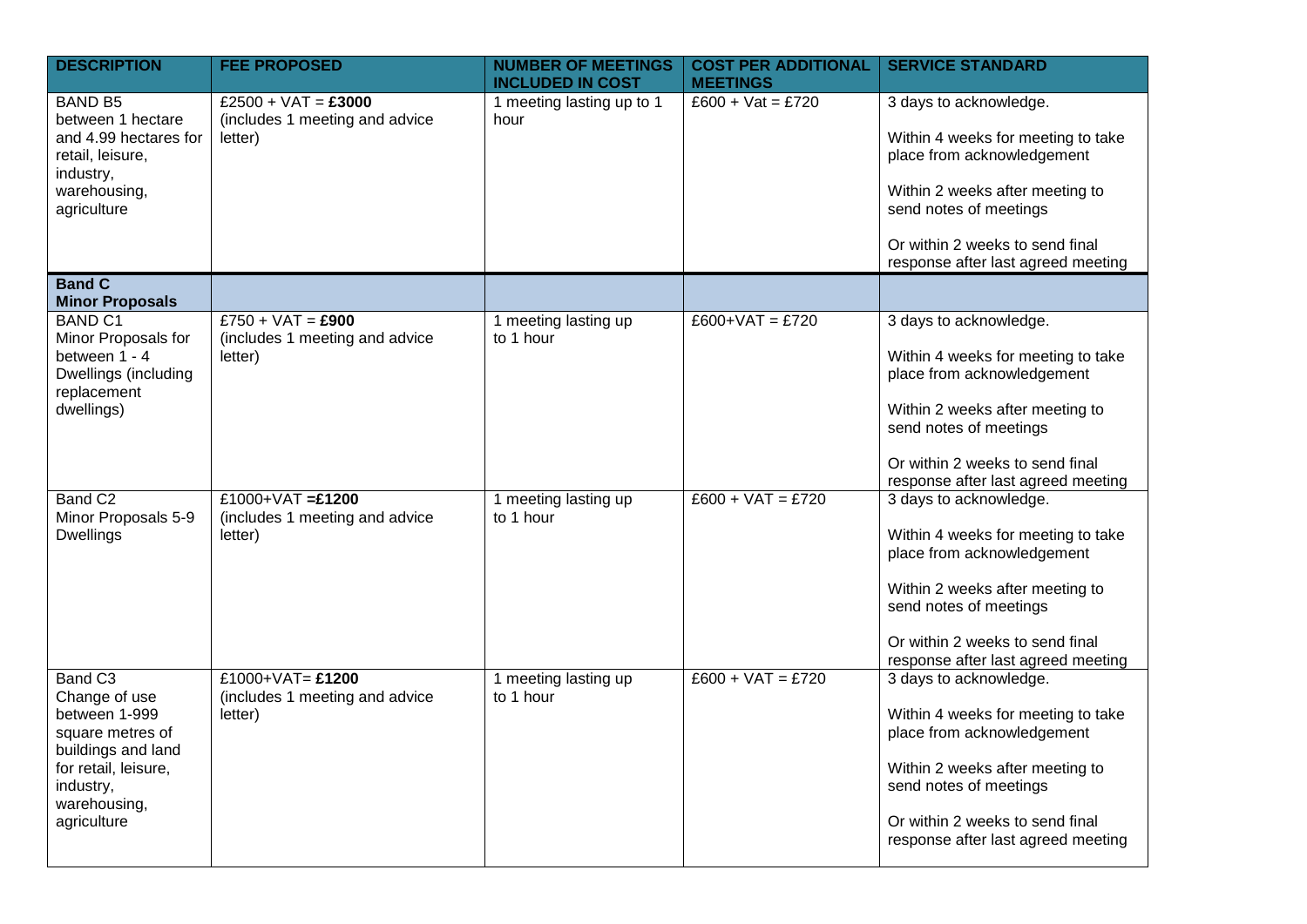| <b>DESCRIPTION</b>                                                  | <b>FEE PROPOSED</b>                                                                                                                                             | <b>NUMBER OF MEETINGS</b><br><b>INCLUDED IN COST</b>         | <b>COST PER ADDITIONAL</b><br><b>MEETINGS</b> | <b>SERVICE STANDARD</b>                                                                                                                                         |
|---------------------------------------------------------------------|-----------------------------------------------------------------------------------------------------------------------------------------------------------------|--------------------------------------------------------------|-----------------------------------------------|-----------------------------------------------------------------------------------------------------------------------------------------------------------------|
| BAND C4 -<br>advertisements                                         | £100 + $VAT =$ £120<br>(includes 1 meeting and advice<br>letter)                                                                                                | I meeting lasting up<br>to 30 minutes                        | N/A                                           | 3 days to acknowledge.<br>Within 3 weeks for meeting to take<br>place from acknowledgement<br>Within 2 weeks after meeting to<br>send notes of meetings         |
| Band $D -$<br><b>Householder</b><br>extensions and<br>alterations** |                                                                                                                                                                 |                                                              |                                               |                                                                                                                                                                 |
| Band D<br>Householder<br>extensions and<br>alterations              | Either a) £150 + $VAT = £180$<br>(includes 1 meeting and advice<br>letter); or b) £100 + $VAT = £120$ (for<br>written advice without the need for a<br>meeting) | 1 meeting lasting up<br>to 30 minutes for option<br>$a)$ .** | N/A                                           | 3 working days to acknowledge.<br>Within 3 weeks for meeting to take<br>place from acknowledgement<br>Within 2 weeks after meeting to<br>send notes of meetings |

\*\* comes into effect on 1 February 2016